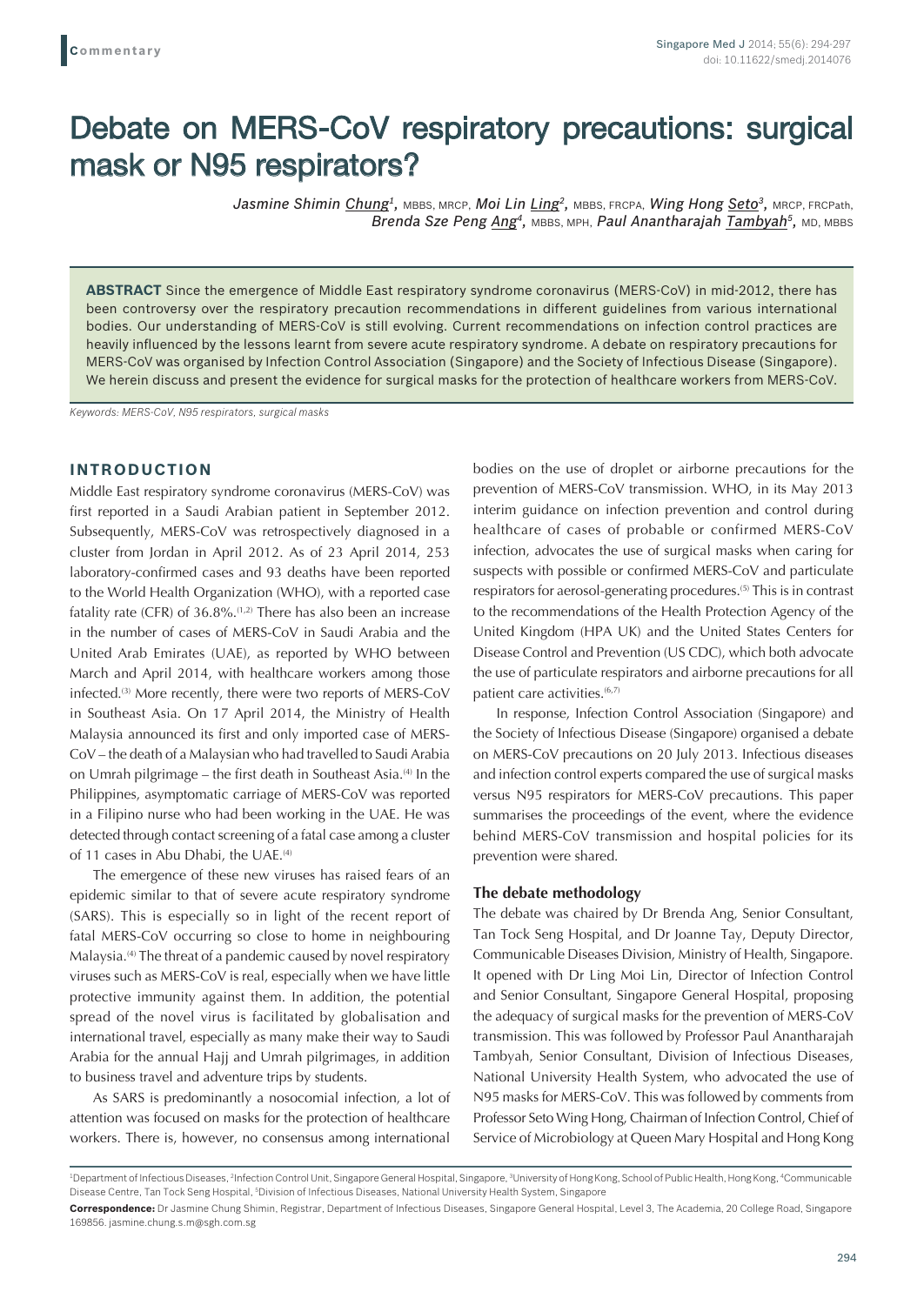West Cluster, Hospital Authority, Hong Kong, and a board member of WHO Collaborating Centre for Infection Control. A series of questions were later posed to a panel of experts consisting of Dr Ling Moi Lin, Professor Paul Anantharajah Tambyah, Professor Seto Wing Hong, Dr Brenda Ang and Dr Joanne Tay.

## **DISCUSSION**

#### **Surgical mask is adequate – Dr Ling Moi Lin**

Since the emergence of MERS-CoV in September 2012, there have been cases of nosocomial transmission of MERS-CoV in France and eastern Saudi Arabia, but no cases of sustained human-tohuman transmission.<sup>(8,9)</sup>

Guery et al reported the first nosocomial transmission of MERS-CoV – a 51-year-old French national with no prior travel history developed severe MERS-CoV pneumonia after sharing a room with a 64-year-old index patient who had travelled to Dubai. The index patient had presented with atypical symptoms, complaining of fever, chills and diarrhoea. Dyspnoea developed only on Day 4 of hospitalisation. After seven days, MERS-CoV was suspected in the index patient and confirmed by reverse transcription polymerase chain reaction (RT-PCR) on Day 14 of hospitalisation. Despite the delay in diagnosis, and lack of isolation and infection control precautions, there was only one reported transmission to a fellow patient. No secondary transmission was reported in more than 100 healthcare workers who were tested. These healthcare workers had used inconsistent forms of personal protective equipment (PPE). In addition, there were no cases of secondary transmission among the contacts of the second patient, who was eventually discharged. $(8)$ 

In another hospital outbreak in eastern Saudi Arabia, there were 23 confirmed cases and 11 probable cases in healthcare facilities in Al-Hasa (by far the largest nosocomial transmission reported to date). Epidemiology and phylogenetic studies were not able to ascertain single or multiple introductions from the community. In addition, it was not possible to determine the route of transmission from this report or ascertain whether the virus was transmitted when the contact was more than one metre away from the case patient.<sup>(9)</sup>

From the above published reports, MERS-CoV, a beta coronavirus, is more likely to be transmitted through droplets and contact. This is consistent with what we know about other coronaviruses, including the SARS coronavirus.(10,11) Given the phylogenetic and immunologic similarities between MERS-CoV and SARS, infection control precautions could be extrapolated from the experience with SARS in 2003.

Seto et al, in a case control study in five Hong Kong hospitals, showed that the use of masks significantly reduced the risk of SARS infection among healthcare workers. Among noninfected staff members who were surveyed and wore masks, 30.7% of them had used surgical masks, 54.4%, N95 masks and 15.3%, paper masks. Droplet and contact precautions alone were sufficient to protect against SARS.(12)

MERS-CoV transmission is most likely to occur when it is not suspected and when lapses or noncompliance with infection control practices occur. Basic infection control measures,

including (a) ongoing surveillance programmes; (b) hand hygiene; (c) good environmental hygiene; (d) effective staff health programmes; (e) appropriate outbreak investigation response; (f) education and communication for staff compliance with infection control; (g) sufficient full-time infection control nurses; and (h) having the appropriate infrastructure in place (such as supervision by infection control doctors), are equally important for the prevention of SARS or MERS-CoV transmission as the use of specific PPE.<sup>(13)</sup>

The recommendation for the use of N95 masks may be counterproductive. Its use is often perceived by healthcare workers to be difficult to tolerate, as shown in Toronto during the SARS outbreak.<sup>(14)</sup> They have also been associated with impaired mental performance and increased headache in healthcare workers,<sup>(15-17)</sup> which may explain the poor use of N95 masks. For a droplet-transmissible infection, a properly worn surgical mask is more protective than an ill-fitted, inappropriately used N95 mask.

In summary, MERS-CoV is postulated to be a droplet- and contact-transmissible respiratory virus infection with no sustained person-to-person human transmission. Strict adherence to basic infection control measures and proper application of surgical masks is protective, without the need for airborne isolation using N95 respirators.

## **The case for airborne precautions – Professor Paul Anantharajah Tambyah**

The reports of nosocomial transmission of MERS-CoV and person-to-person transmission within family clusters in the UK and Riyadh, Saudi Arabia, are worrying, for this suggests possible airborne transmission of MERS-CoV.(8,9,18,19) Transmission of MERS-CoV to healthcare workers has also been reported.<sup>(9)</sup>

The phylogenetic and immunologic similarities between SARS and MERS-CoV should not lull us into extrapolating data and experience from SARS in its entirety.<sup>(10,11,20)</sup> There are stark differences in CFRs at the moment, and hence, the anxiety level of healthcare workers has been raised. Based on WHO's data, the CFR for SARS is relatively lower, ranging from 0% to 50%, depending on the age group affected, with an overall CFR of 14%–15%. $(21)$  In contrast, the CFR for MERS-CoV is 43.5% and is as high as  $60.0\%$  in those with comorbidities.<sup> $(1,22)$ </sup>

For a novel respiratory virus that could potentially cause severe disease with reports of transmission to healthcare workers, a good and cost-effective way to prevent its transmission in the healthcare setting is through barrier precautions, which include the use of gloves, gowns and masks.<sup>(23)</sup> Specifically for respiratory precautions, the use of N95 respirators is recommended for MERS-CoV, a novel respiratory virus with a high CFR, especially when N95 respirators are readily available. The use of surgical masks alone may not be sufficient. Our understanding of MERS-CoV is still evolving. Potentially fatal complications, including death, are dire. Healthcare workers need to have the confidence that they are protected, and even if their requests are irrational, these concerns should be considered.

This recommendation is in keeping with international guidelines from HPA UK and US CDC.<sup>(6,7)</sup> As a developed,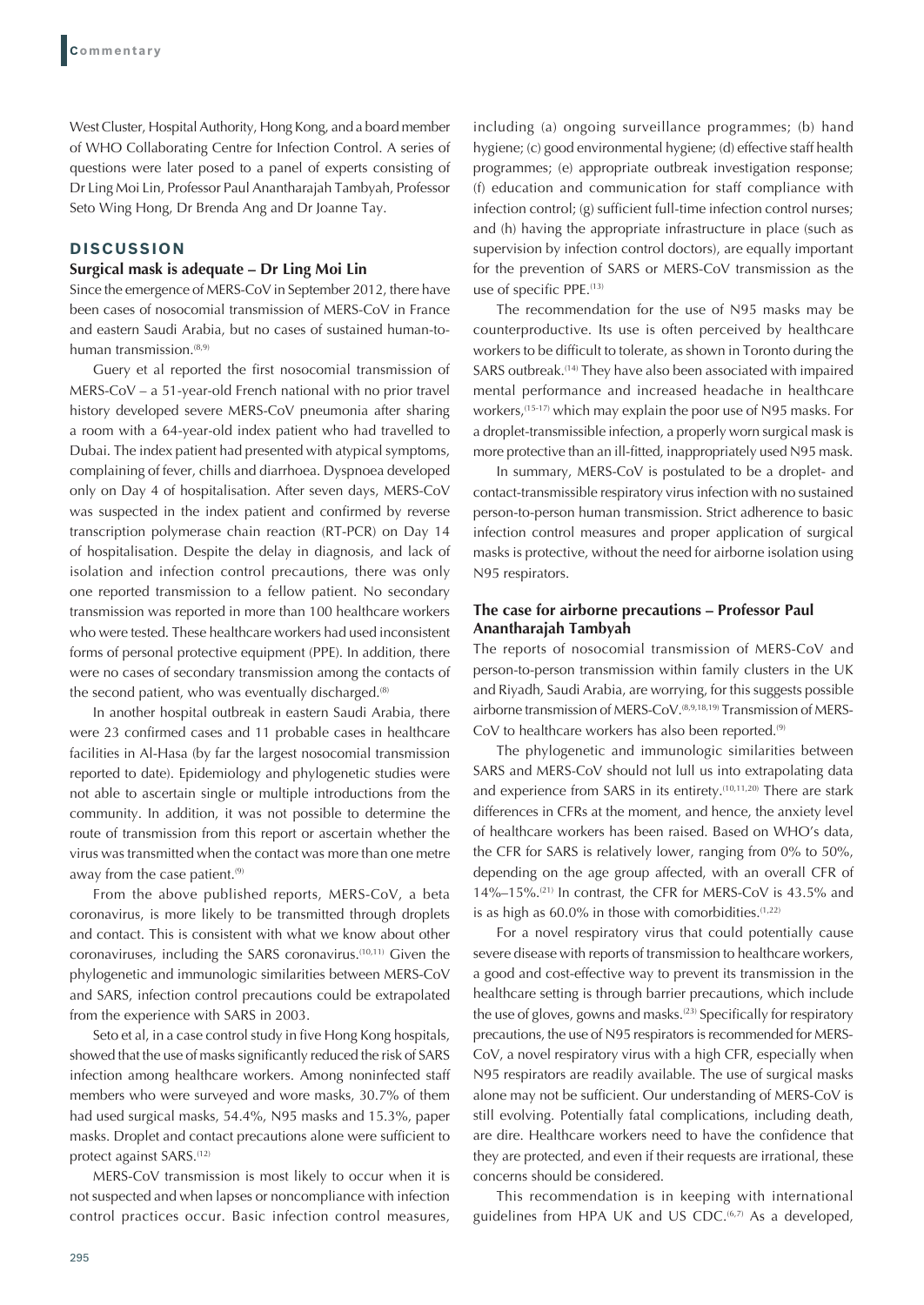well-resourced country, we cannot afford to offer our staff any lower level of protection than what is offered in the UK and US.

## **Trying our best to do what is right – Professor Seto Wing Hong**

The spread of MERS-CoV through travel and tourism, which could result in pandemics with potential adverse impact on the global economy, is always a concern. However, as of 17 July 2013, WHO has unanimously decided that conditions for a public health emergency of international concern for MERS-CoV have not yet been met. In addition, WHO does not advise special screening at points of entry or recommend the application of any trade and travel restrictions. The use of entry temperature screening is controversial, with significant human resource implications and questionable effectiveness.

Pertaining to respiratory precautions, HPA UK and US CDC have recommended airborne precautions.<sup>(6,7)</sup> WHO has, however, recommended the use of surgical masks when caring for patients suspected of possible or confirmed MERS-CoV and particulate respirators (N95) for aerosol-generating procedures.<sup>(5)</sup> Recommendations for the use of particulate respirators and airborne precautions during aerosol-generating procedures can be appreciated by extrapolating from the experience with SARS. The highest risk of transmission of SARS to healthcare workers was consistently reported during tracheal intubation, $(24 - 27)$  and during noninvasive ventilation, tracheotomy and manual ventilation before intubation.<sup>(28,29)</sup>

Recommendations for airborne precautions during routine care of patients with possible or confirmed MERS-CoV are less clear. SARS, which bears a close phylogenetic relationship to MERS-CoV, is spread through droplets and contact. In cases of lower respiratory tract infections, the lungs are congested, making it less likely for aerosol droplets to be generated during normal respiration and coughing. In a systematic review by Jefferson et al in 2010, the use of face masks significantly reduced the spread of respiratory viruses. The same was noted with hand washing and the application of PPE.<sup>(23)</sup>

Recommendations for respiratory precautions in a pandemic setting often evolve with time. This is best illustrated by the 2009 influenza A (H1N1) outbreak. At that time, the Society of Healthcare Epidemiology of America (SHEA) and WHO recommended the use of droplet precautions when caring for patients with suspected or confirmed H1N1 based on the understanding that influenza viruses are transmitted by large respiratory droplets.(30,31) US CDC and the Institute of Medicine (IOM), however, recommended the use of N95 in all circumstances in 2009,<sup>(32,33)</sup> in light of evidence of detectable airborne influenza virus at various locations in a healthcare facility.<sup>(34)</sup> As the pandemic evolved, and with evidence from a randomised control trial suggesting that surgical masks were as effective as N95 masks in the prevention of nosocomial pneumonia, $(35)$  US CDC later revised their 2010 guidelines, recommending the use of droplet precautions for confirmed or suspected influenza cases and the use of N95 masks for aerosolgenerating procedures.

Novel viruses with pandemic potential will continue to emerge. Our recommendations for infection control purposes should be evidence-based, and not fuel paranoia and anxiety among healthcare workers.

#### **CONCLUSION**

Every year, millions go on Hajj and Umrah pilgrimages to the Arabian Peninsula, which is the epicentre of the novel virus, MERS-CoV. Upon return, it is common for these pilgrims to present to healthcare facilities with febrile respiratory illnesses. The spread of MERS-CoV with travellers as potential vectors is most feared. Surveillance and infection control strategies are crucial for the containment of MERS-CoV.

There remains no international or regional consensus on the recommendations for respiratory precautions for MERS-CoV among the various infection control professionals. Infection control practitioners at the debate cited their experiences during the SARS epidemic and highlighted the use of a mixture of different masks in Hong Kong and Singapore institutions, with different outcomes. Some healthcare workers exposed to SARS with minimal precautions did not contract the disease, while there were anecdotal reports of those who used the N95 mask and contracted SARS. The reality is that we may never be able to determine the best protective gear to wear for SARS, MERS-CoV or other emerging infections, as it is practically impossible to conduct any randomised controlled trials.

Although evidence presented at the debate supported droplet precautions, except for aerosol-generating procedures, it was evident during the discussion that policymakers would prefer to err on the side of caution and support recommendations for full protective equipment, including the use of N95 masks for MERS-CoV, an emerging novel respiratory virus with a potentially high CFR. However, infection control practices and recommendations must be revised as new data emerges. Ongoing surveillance, education, audit of infection control practices and research on the transmission of these novel pathogens are critical and allow us to be in a better position to make practical, safe and appropriate recommendations on infection control practices without fuelling healthcare worker anxiety.

To date, there have been no cases of MERS-CoV in Singapore. However, with global travel, the threat of MERS-CoV spreading to our shores is very real, as highlighted by the recent fatal case of MERS-CoV in a Malaysian who had travelled to Saudi Arabia. As a community of infectious diseases physicians and infection control practitioners, we must remain vigilant, and put in place infrastructure and policies to deal with emerging infections and pandemics.

#### **REFERENCES**

- 1. World Health Organization (WHO). Global Alert and Response (GAR): Middle East respiratory syndrome coronavirus (MERS-CoV)– update. 23 April 2014 [online]. Available at: http://www.who.int/csr/ don/2014\_04\_23\_mers/en/. Accessed April 24, 2014.
- 2. Centers for Disease Control and Prevention. Middle East Respiratory Syndrome (MERS) [online]. Available at: http://www.cdc.gov/coronavirus/ mers/. Accessed April 24, 2014.